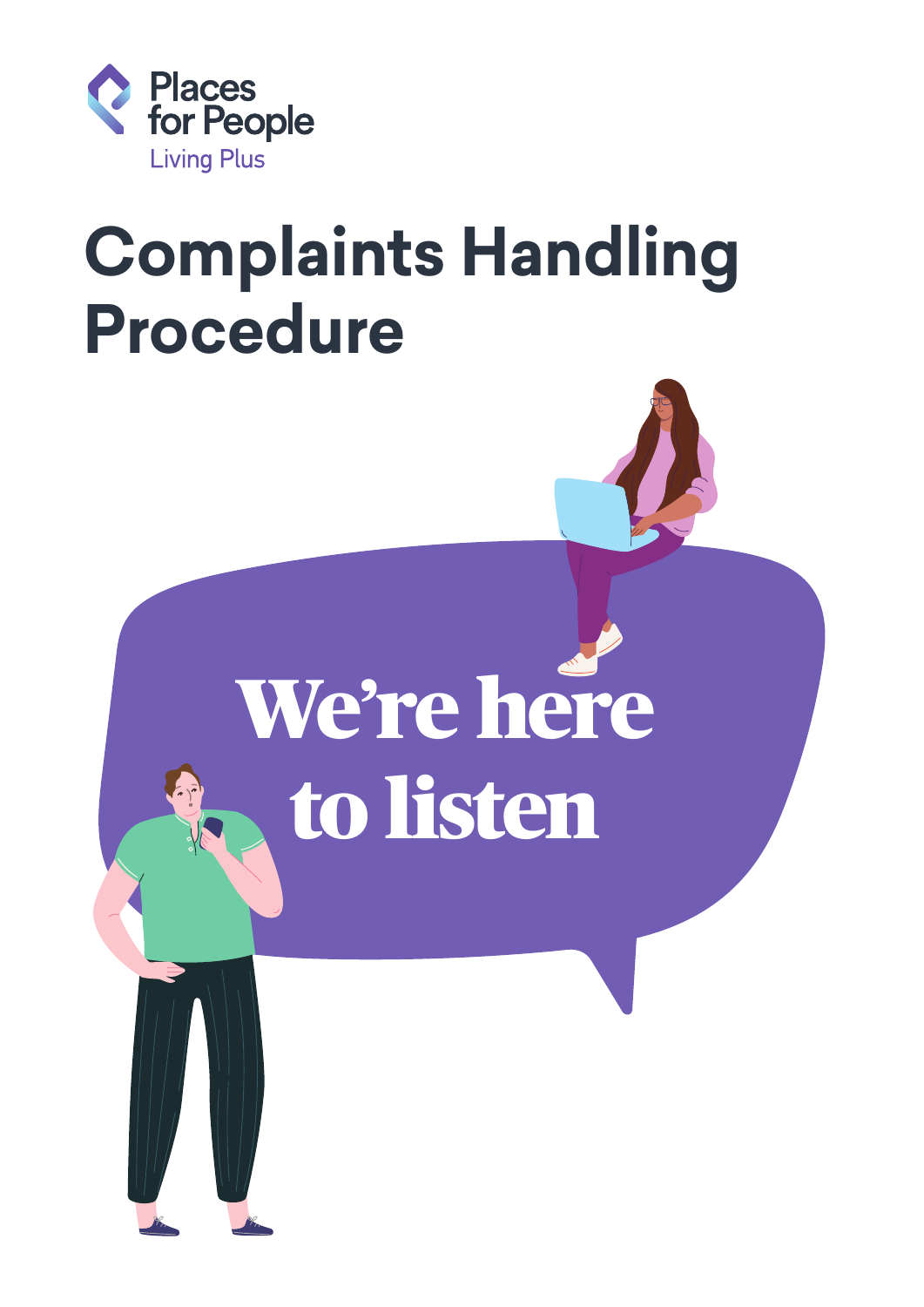## **Contents**

| What is a complaint?                                                              | 3 |
|-----------------------------------------------------------------------------------|---|
| What can I complain about?                                                        | 3 |
| What can't I complain about?                                                      | 3 |
| Who can complain?                                                                 | 4 |
| How do I complain?                                                                | 4 |
| Our contact details                                                               | 4 |
| How long do I have to make a complaint?                                           | 4 |
| What happens when I have complained?                                              | 5 |
| Put it right                                                                      | 5 |
| <b>Stage 1: Frontline response</b>                                                | 5 |
| <b>Stage 2: Investigation</b>                                                     | 5 |
| What if I'm still dissatisfied?                                                   | 6 |
| <b>Care complaints</b>                                                            | 7 |
| Reporting a significant performance failure<br>to the Regulator of Social Housing | 7 |
| Getting help to make your complaint                                               | 7 |
| How do I find an advocate?                                                        | 7 |
| Quick guide to our complaints procedure                                           | 8 |

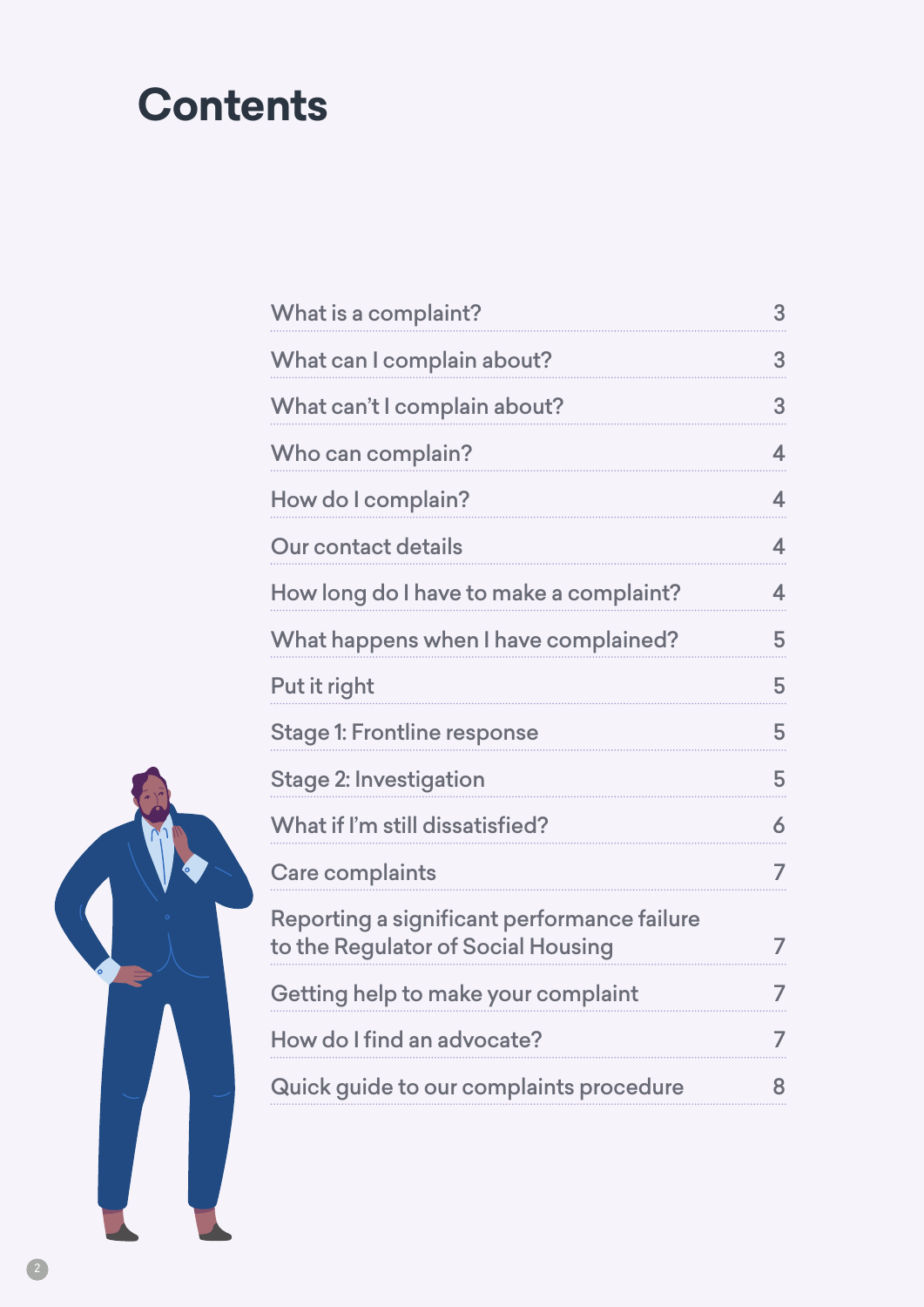We are committed to providing high-quality customer services. We value complaints and use this information to help us improve our services.

If something goes wrong or you are dissatisfied with our services, please tell us. This leaflet describes our complaints procedure and how to make a complaint. It also tells you about how we will handle your complaint and what you can expect from us.

#### **What is a complaint?**

A complaint is any expression of dissatisfaction about our actions or lack of action, or about the standard of service provided by us or on our behalf.

#### **What can I complain about?**

You can complain about things like:

- $\blacktriangleright$  failure or refusal to provide a service
- $\vee$  inadequate quality or standard of service, or an unreasonable delay in providing a service
- $\vee$  delays in responding to enquiries or requests
- $\mathbf \checkmark$  unfairness, bias or prejudice in service delivery
- $\vee$  lack of provision, or the provision of misleading, unsuitable or incorrect advice or information
- $\mathcal V$  a repair that has not been carried out properly or in an agreed timeframe
- $\vee$  dissatisfaction with one of our policies or its impact on the individual
- $\blacktriangleright$  failure to properly apply law, procedure or guidance when delivering services
- $\blacktriangleright$  failure to follow the appropriate administrative process
- $\checkmark$  conduct, treatment by or attitude of a member of staff or contractor (**except** where there are arrangements in place for the contractor to handle the complaint themselves)
- ✔ disagreement with a decision, (**except** where there is a statutory procedure for challenging that decision, or an established appeals process followed throughout the sector).

Your complaint may involve more than one service or be about someone working on our behalf.

#### **What can't I complain about?**

There are some things we can't deal with through our complaints handling procedure.

These include:

- ✘ a routine first-time request for a service
- ✘ a request for compensation only
- X issues that are in court or have already been heard by a court or a tribunal (if you decide to take legal action, you should let us know as the complaint cannot then be considered under this process)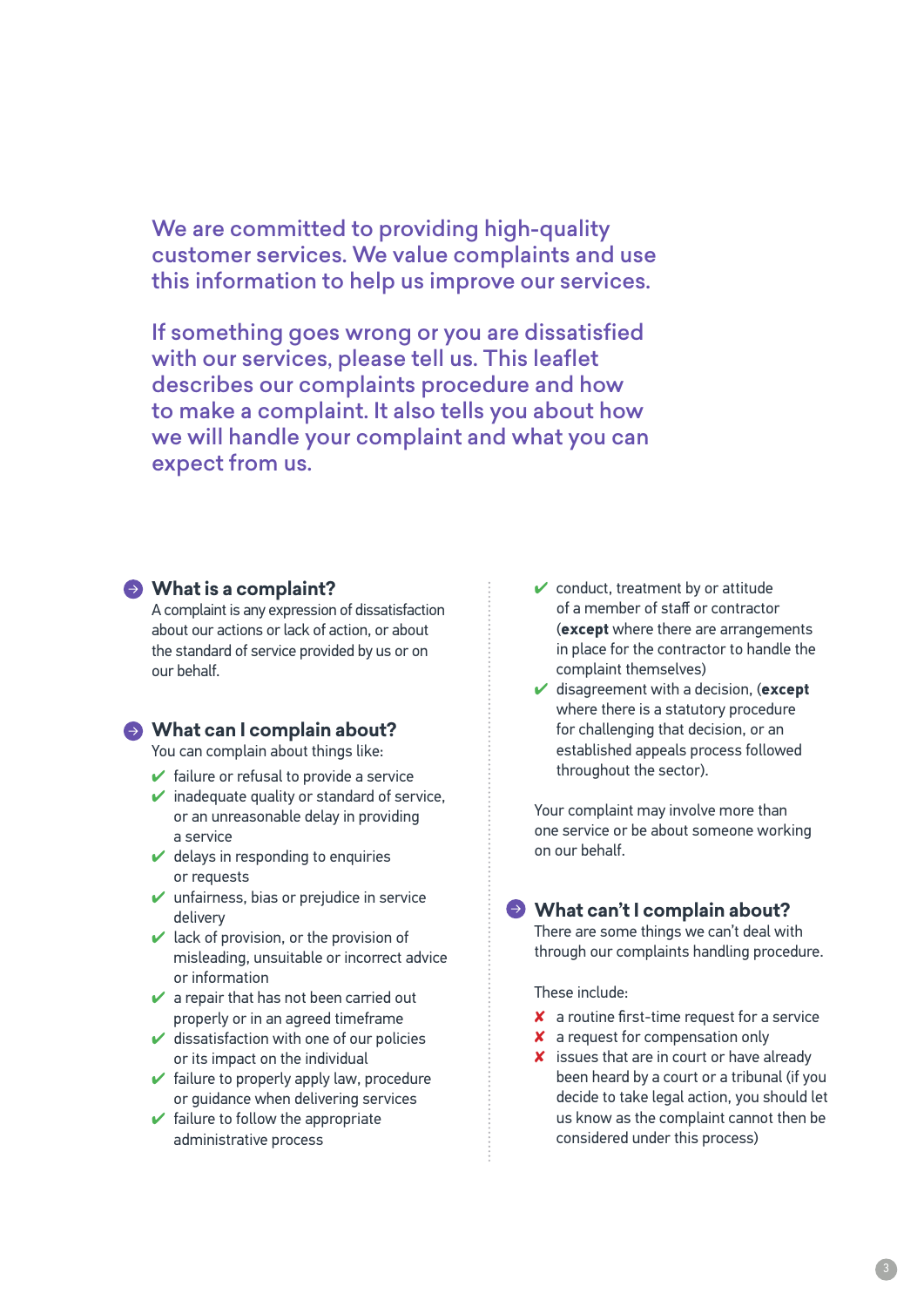- ✘ disagreement with a decision where there is a statutory procedure for challenging that decision (such as subject access requests), or an established appeals process followed throughout the sector
- ✘ a request for information under the Data Protection Act
- ✘ a grievance by a staff member or a grievance relating to employment or staff recruitment
- ✘ a concern raised internally by a member of staff (which was not about a service they received, such as a whistleblowing concern)
- ✘ a concern about a child or an adult's safety
- ✘ an attempt to reopen a previously concluded complaint or to have a complaint reconsidered where we have already given our final decision
- ✘ abuse or unsubstantiated allegations about our organisation or staff where such actions would be covered by our Behaviour and Caution Policy; or
- ✘ a concern about the actions or service of a different organisation, where we have no involvement in the issue (except where the other organisation is delivering services on our behalf).

If other procedures or rights of appeal can help you resolve your concerns, we will give information and advice to help you.

#### **Who can complain?**

Anyone who receives, requests or is directly affected by our services can make a complaint to us. This includes the representative of someone who is dissatisfied with our service (for example, a relative, friend, advocate or adviser). If you are making a complaint on someone else's behalf, you will normally need their written consent.

Please also read the section on **Getting help to make your complaint**.

#### **How do I complain?**

You can complain in person at our office, by phone, in writing, by email or our online complaints form.

It is easier for us to address complaints if you make them quickly and directly to the service concerned. So please talk to a member of our staff at the service you are complaining about. Then they can try to resolve the issue.

When complaining, please tell us:

- **•** your full name and contact details
- **•** as much as you can about the complaint
- **•** what has gone wrong; and
- **•** what outcome you are seeking.

#### **Our contact details**

- **•** submit an online complaint: **[www.livingplus.co.uk/contact-us/](http://www.livingplus.co.uk/contact-us/complaintsform) [complaintsform](http://www.livingplus.co.uk/contact-us/complaintsform)**
- **•** email your complaint to: **customerfocusteam@placesforpeople.co.uk**
- **•** contact our Customer Service Centre on: **01772 667 003**
- **•** tell us in person
- **•** message us on social media (we are mindful of data protection when responding, and will contact you offline)
- **•** send your complaint in writing to: The Customer Focus Team Places for People PO Box 2070 Preston PR5 9BY

#### **How long do I have to make a complaint?**

Normally, you must make your complaint within six months of:

- **•** the event you want to complain about; or
- **•** finding out that you have a reason to complain.

In exceptional circumstances, we may be able to accept a complaint after the time limit. If you feel that the time limit should not apply to your complaint, please tell us why.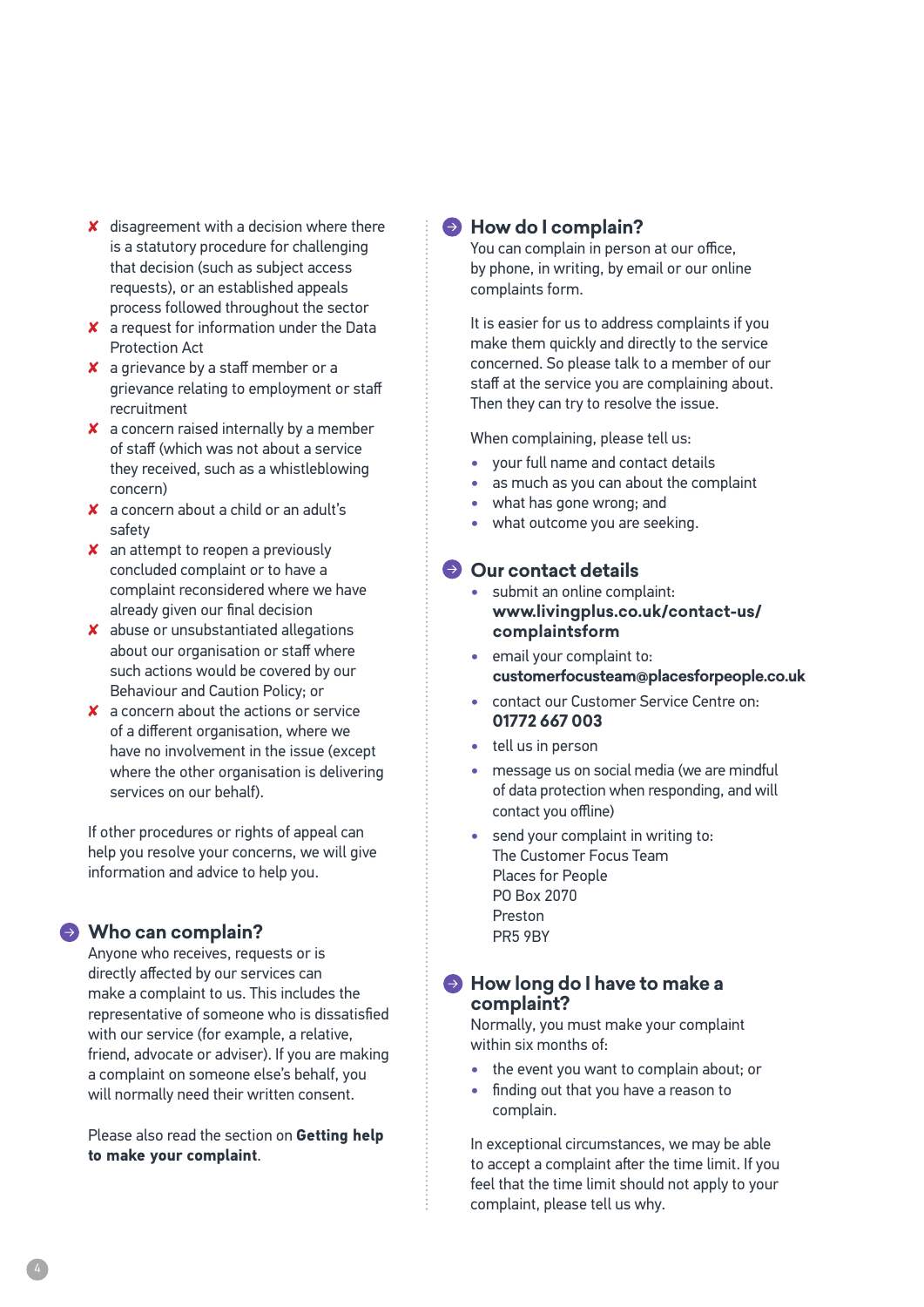#### **What happens when I have complained?**

We will always tell you who is dealing with your complaint. Our complaints procedure has three stages:

#### **Put it right**

When you let us know that you have had a problem with our service, our priority is to 'Put it right' for you. If the person taking the complaint can 'Put it right' for you within 24 hours, we will consider your complaint as resolved.

#### **Stage 1: Frontline response**

If we are unable to resolve the complaint within 24 hours, we will open a Stage 1 complaint in the first instance.

We will acknowledge your complaint within five working days.

We will give you our decision at stage 1 in ten working days or less, unless there are exceptional circumstances.

If you are not satisfied with the response we give at this stage, we will tell you what you can do next. If you choose to, you can take your complaint to stage 2. You must normally ask us to consider your complaint at stage 2 either:

- **•** within six months of the event you want to complain about or finding out that you have a reason to complain; or
- **•** within two months of receiving your stage 1 response (if this is later).

In exceptional circumstances, we may be able to accept a stage 2 complaint after the time limit. If you feel that the time limit should not apply to your complaint, please tell us why.

#### **Stage 2: Investigation**

Stage 2 deals with two types of complaint: where you remain dissatisfied after stage 1 and those that clearly require investigation, and so are handled directly at this stage. If you do not wish your complaint to be handled at stage 1, you can ask us to handle it at stage 2 instead.

When using stage 2:

- **•** we will acknowledge receipt of your complaint within three working days
- **•** we will confirm our understanding of the complaint we will investigate and what outcome you are looking for
- **•** we will try to resolve your complaint where we can (in some cases we may suggest using an alternative complaint resolution approach, such as mediation); and
- **•** where we cannot resolve your complaint, we will give you a full response as soon as possible, normally within 20 working days.

If our investigation will take longer than 20 working days, we will tell you. We will tell you our revised time limits and keep you updated on progress.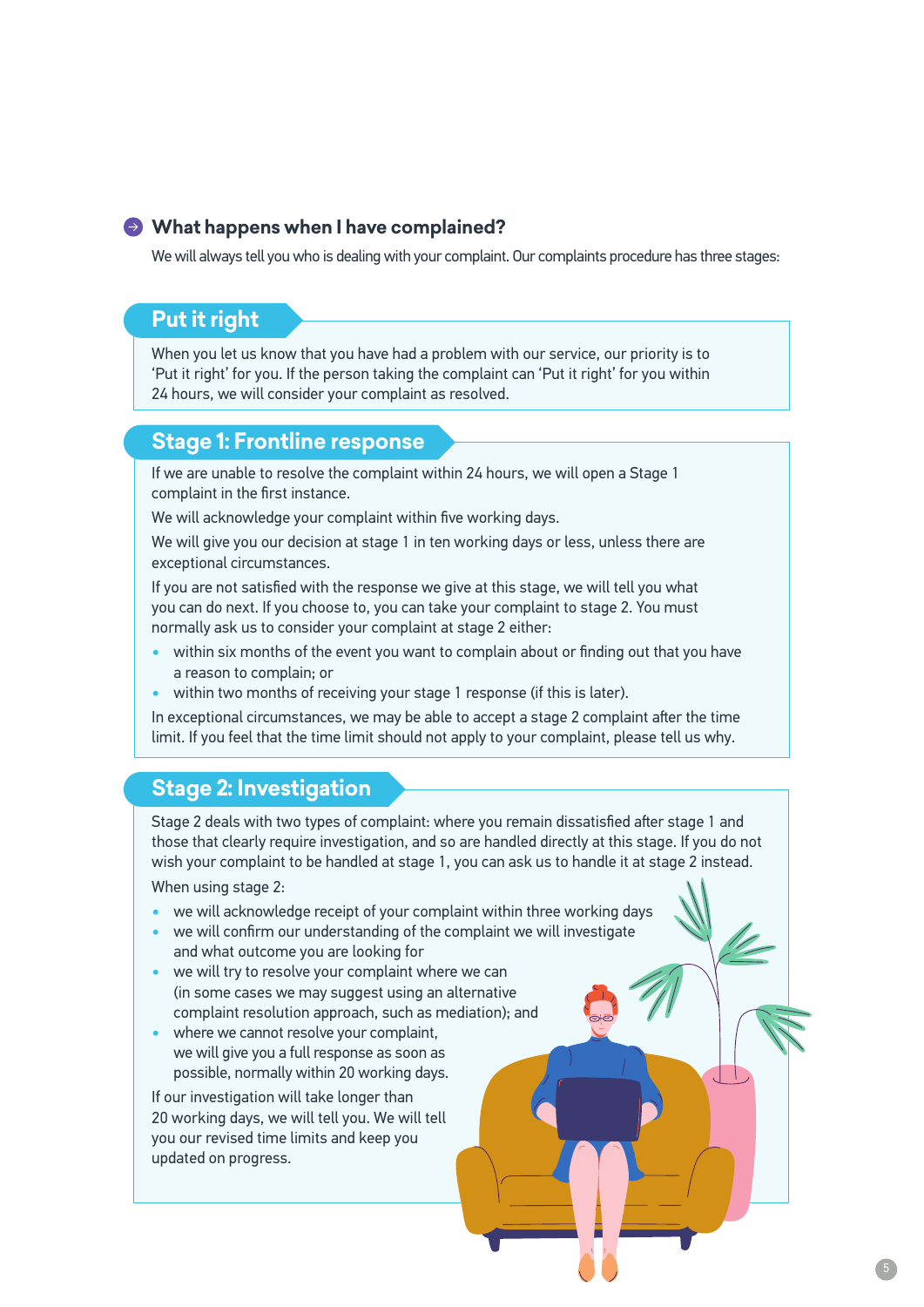#### **What if I'm still dissatisfied?**

After we have given you our final decision, if you are still dissatisfied with our decision or the way we dealt with your complaint, you can ask this to be reviewed by our Independent Complaints Panel or investigated by the Housing Ombudsman Service.



The Housing Ombudsman Service is an independent organisation that investigates complaints. They are not an advocacy or support service (but there are other organisations who can help you with advocacy or support).

You can ask the Housing Ombudsman Service to look at your complaint if:

- **•** you have gone all the way through the complaints handling procedure
- **•** it is less than 12 months after you became aware of the matter you want to complain about; and
- **•** the matter has not been (and is not being) considered in court.

The Housing Ombudsman Service will ask you to complete a complaint form and provide a copy of our final response to your complaint.

You can do this online at:

**www.housing-ombudsman.org.uk/residents/make-a-complaint** or call them on: Freephone **0300 111 3000**.

You may wish to get independent support or advocacy to help you progress your complaint.

See the section on **Getting help to make your complaint**.

The Housing Ombudsman Service contact details are:

Housing Ombudsman Service PO Box 152 Liverpool L33 7WQ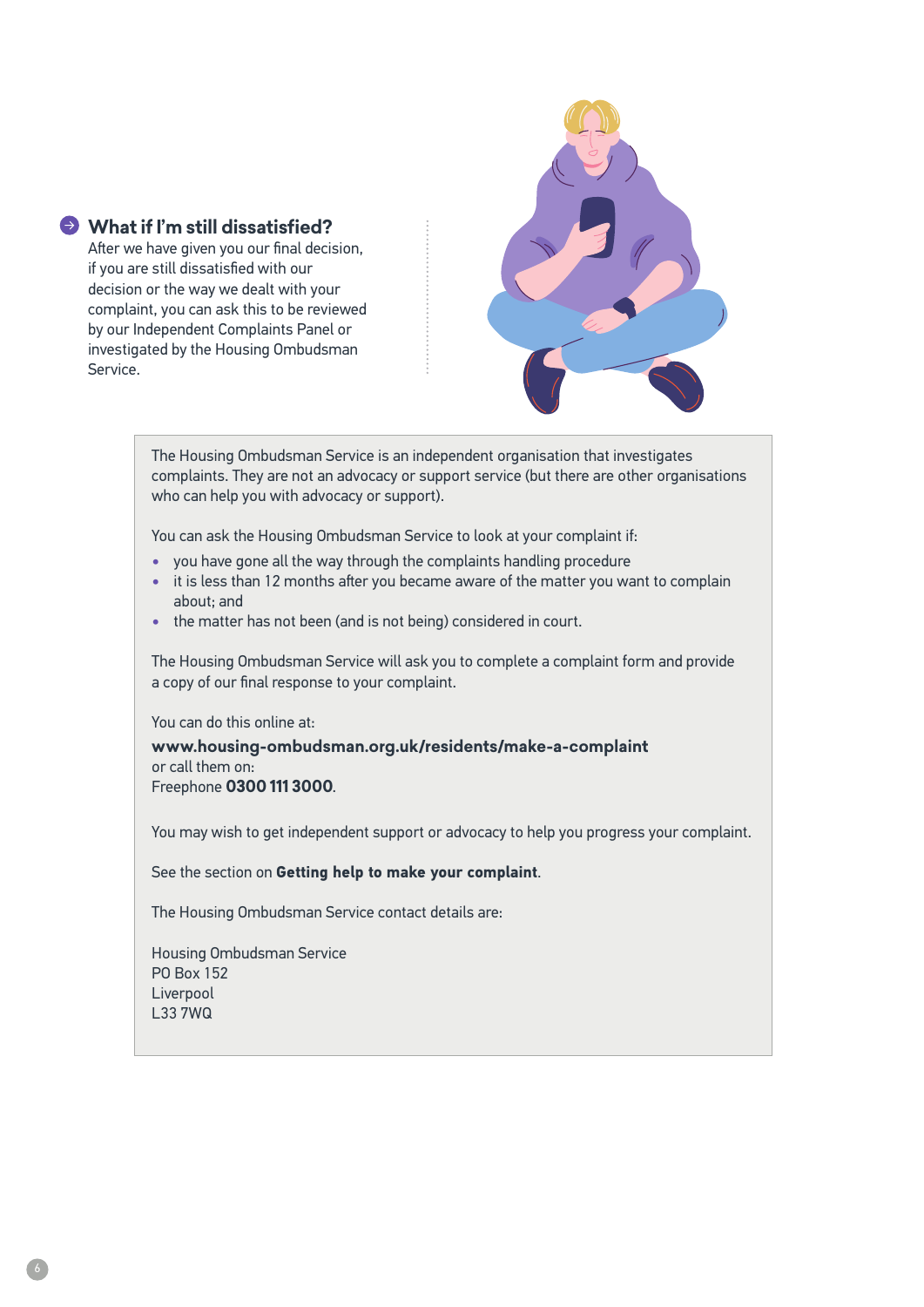#### **Care complaints**

If your complaint relates to a care service we provide, you can choose whether to complain to us or the Care Quality Commission. You can find out more about their complaints procedure, or make a complaint, by contacting them via their website:

**www.cqc.org.uk**

#### **Reporting a significant performance failure to the Regulator of Social Housing**

The Housing Ombudsman (HO) and Ministry for Housing, Communities and Local Government (MHCLG) are working together. This means the Housing Ombudsman investigates beyond the initial complaint or landlord to establish evidence of service failure or systemic failing. Where this is the case the HO will refer the matter to the Regulator.

#### **Getting help to make your complaint**

We understand that you may be unable or reluctant to make a complaint yourself. We accept complaints from the representative of a person who is dissatisfied with our service. We can take complaints from a friend, relative, or an advocate if you have given them your consent in writing to complain for you.

#### **A** How do I find an advocate?

Advocacy Alliance is a national charity and has advocates in many areas. You can find their details online or ask us and we will provide contact details for your local branch.

You can also find out about advisers in your area through Citizens Advice:

**www.citizensadvice.org.uk**

We are committed to making our service easy to use for all members of the community. In line with our statutory equalities duties, we will always ensure that reasonable adjustments are made to help you access and use our services.

If you have trouble putting your complaint in writing, or want this information in another language or format, such as large font, or Braille, please tell us in person, contact us on:

#### **01772 667 003**

or email us at: **customerfocusteam@placesforpeople.co.uk**